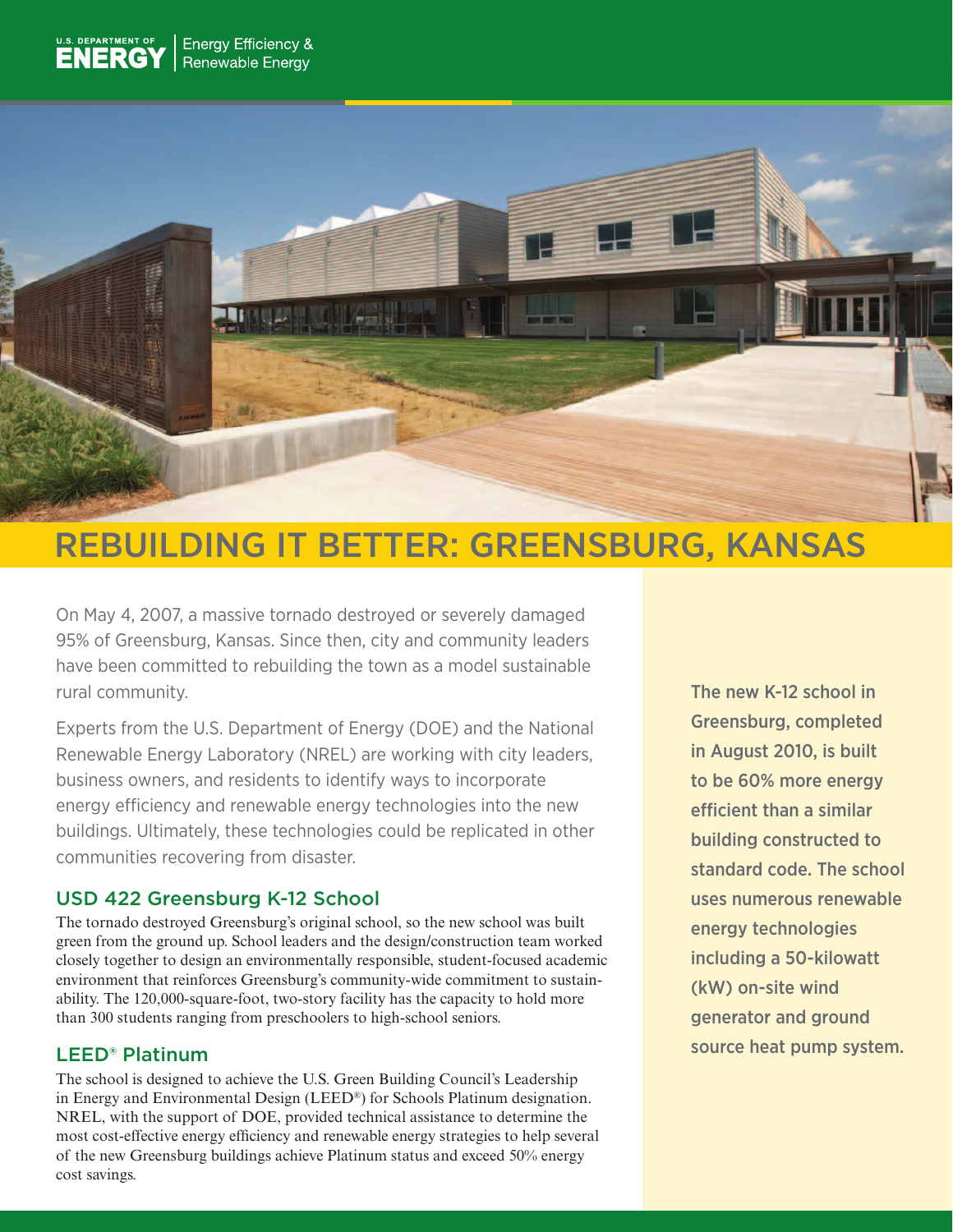### 100% Renewable Energy, 100% of the Time

The Greensburg Wind Farm consists of 10 1.25 megawatt (MW) wind turbines that supply 12.5 MW of renewable power to the town. That's enough energy to power every house, business, and municipal building in Greensburg.

The town will use only about 1/4 to 1/3 of the power generated to reach its "100% renewable energy, 100% of the time" goal.

Excess power will be placed back on the grid and offered as renewable energy credits for other Kansas Power Pool and NativeEnergy customers.

The wind farm was completed in the spring of 2010. John Deere Renewable Energy built the wind farm and maintains the project.





Students and community leaders broke ground on the new school in October 2008.

Many of the efficiency measures used in the school were based on recommendations in the *Advanced Energy Design Guide for K-12 School Buildings*, an energy efficiency guide developed by DOE and NREL in collaboration with national professional societies.

## Energy Conservation

To reach the 50% energy savings and LEED Platinum certification goal, the school design team incorporated a number of energy conservation and efficiency measures.

#### Lighting

- East to west building orientation captures the abundant natural daylight from the south and the north and helps warm the interior in the winter
- Regularly occupied spaces such as classrooms and corridors, along with the gym, are fully daylit to reduce artificial lighting
- Electronic timer light switches, indoor and outdoor photoelectric switches, and indoor occupancy switches determine how many lumens to use

health and development.

Classroom daylighting can positively impact students'

• Skylights provide natural light to the corridors and help minimize electricity use during the day

#### Building Envelope and Insulation

- Walls and portions of the roofing system are constructed with structural insulated panels (SIPs) rated from R-30 to R-40, which eliminate the heat/cold migration through the exterior building envelope that typically occurs with metal stud framing
- The wall envelope system was constructed in an extremely controlled environment off site, reducing both on-site waste and construction time
- South facing windows have overhangs to limit summer solar gains and allow for winter passive solar tempering

#### Heating, Ventilation, and Air Conditioning (HVAC)

• A hybrid closed-loop ground source heat pump system, combined with a fluid cooler, provides heating and cooling by extracting both through 97 vertical wells, each 410 feet deep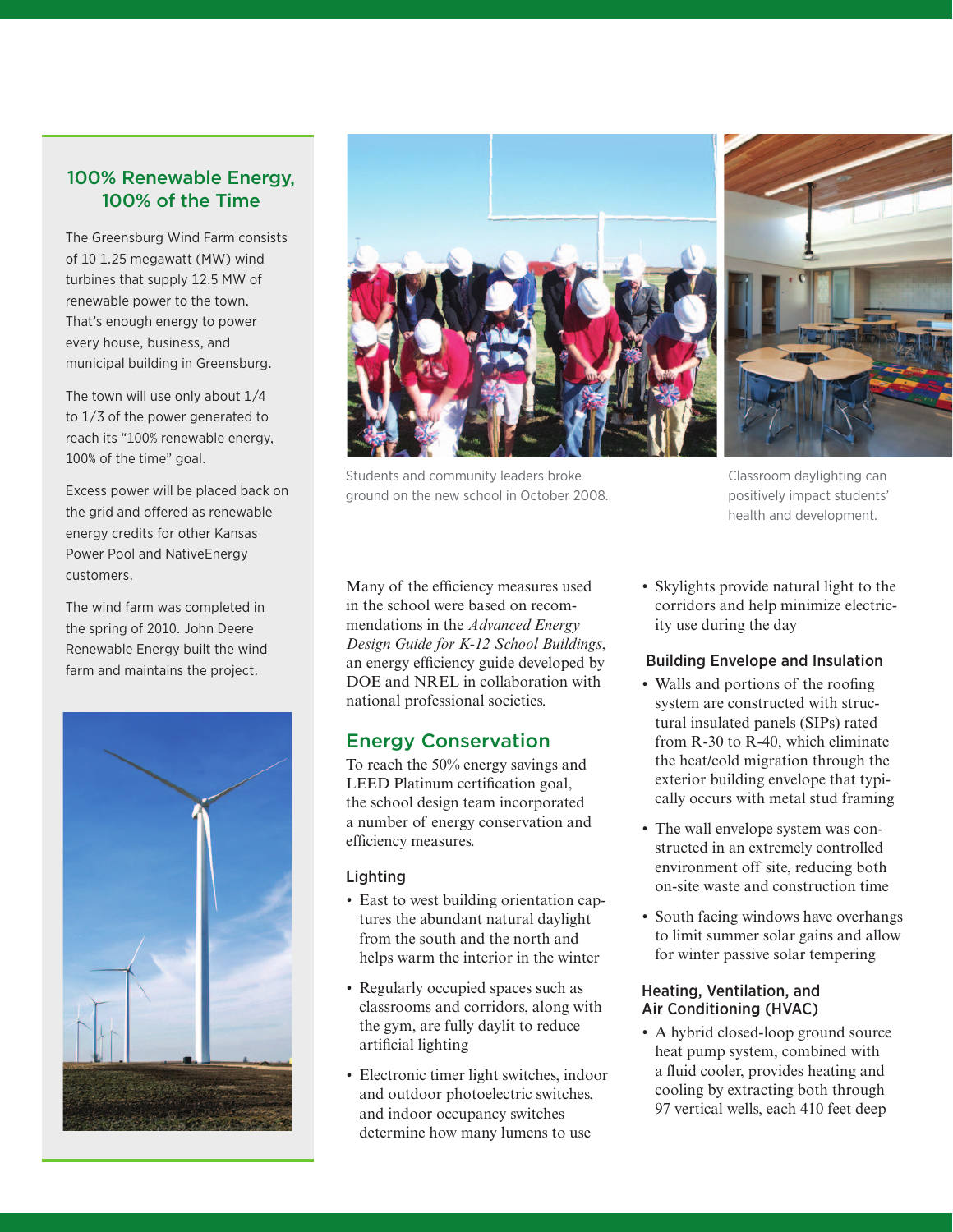'' — NOI<br>. **J J**<br>n Head We're excited about building an educational facility that's second to none, right here in Greensburg, Kansas. Our school is certainly unique because of its energy efficiency and renewable energy features, but more importantly, we think its fresh, novel design will endow our kids with a vastly improved learning environment. We hope that our school will serve as an example of what's possible—building sustainably while creating a pleasant environment conducive to learning—not only for this generation but also for generations to come.

Darin Headrick, Superintendent, Greensburg USD 422



The school's gym is fully daylit to reduce artificial lighting and energy costs.

- The all-electric heating and hot water system takes advantage of the abundant renewable electricity from the Greensburg Wind Farm
- • A dedicated outdoor air system with energy recovery ventilators provides outdoor air based on demandcontrolled carbon dioxide sensors

#### Wind Power

• An on-site wind generator produces 50-kW of power, or \$700,000 worth of electricity over the turbine's life cycle, and will pay for itself in 11 years

#### Sustainable Features

The new school's numerous sustainable practices provide a healthy indoor and outdoor environment for students, faculty, and parents.

#### Sustainable Site

The school plans to share facilities with the adjacent recreational complex and the natural prairie site next to the school is ideal for an ecological outdoor classroom.

#### Water Efficiency

Rainwater is captured and stored on site for irrigation. Waterless urinals and low-flow fixtures in all showers, faucets, and toilets reduce water use. Food debris will be collected and composted.

Bioswales—straight runoff channels filled with vegetation—are incorporated into parking areas to remove silt and pollution from surface runoff water.

#### **Materials**

All building materials were chosen with sustainability and reclamation in mind. The cost-effective and easy-to-maintain polished concrete flooring is manufactured with low volatile organic compounds (VOCs). Some interior walls are constructed of regional concrete masonry unit burnished block that requires no painting, further reducing VOCs. Ceilings are made of reclaimed Douglas fir board paneling.

The outside of the building features more than 3,500 board feet of reclaimed wood salvaged from cypress trees destroyed in another natural disaster: Hurricane Katrina. The wood is accented by Kansas limestone cladding. Rain screens help prevent excessive air leakage, reduce energy losses, and eliminate moisture problems.

The temporary steel building occupied by students and faculty during construction of the new school will be reclaimed and made into a city recreational facility.

#### Air Quality and Indoor Environment

Operable windows in all classrooms, most offices, and other rooms allow for natural ventilation. Through a partnership with the Clorox Company, the school will use Green Works® natural plant- and mineral-based cleaning products. Brita® water stations, also donated by Clorox, will be located throughout the building.